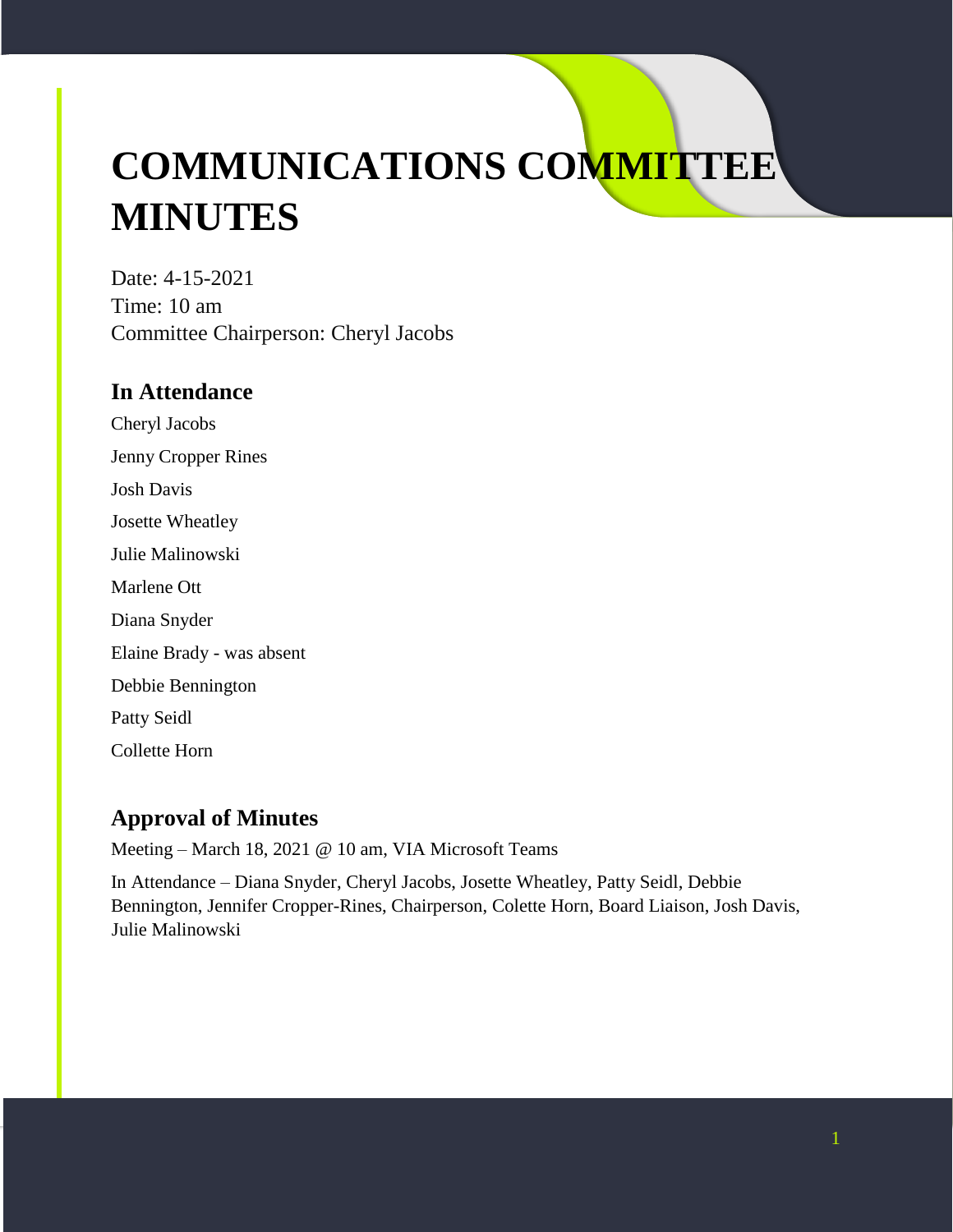#### **Old Business**

- a. Residents Academy Update Staff Review, release shortly
- b. Master Calendar Update On going with Bylaws review, Jennifer Cropper-Rines

#### **New Business**

- a. Recruiting Committee Members
- b. New Committee Chair Cheryl Jacobs
- c. Working on History Section of Resident's Academy Ongoing
- d. Discussion about recording meetings; decided not at this time
- e. Discussion about changes of meeting time, current time is best for members.

Motion to adjourn was made at 10:40 am and was passed unanimously.

Next Meeting 4-15-2021 @ 10 am

#### **Ocean Pines Communications Committee Meeting**

April 15, 2021 – 10 am, virtual Microsoft Teams

#### **Agenda**

Old Business

a. Residents Academy Update; History Section; Master Calendar Update; Electronic signage update

New Business

a. New Members Welcome; Town Hall; Resolution C-06

#### Approval of Minutes

Motion to approve made by Jenny Cropper-RInes, second by Josette Wheatley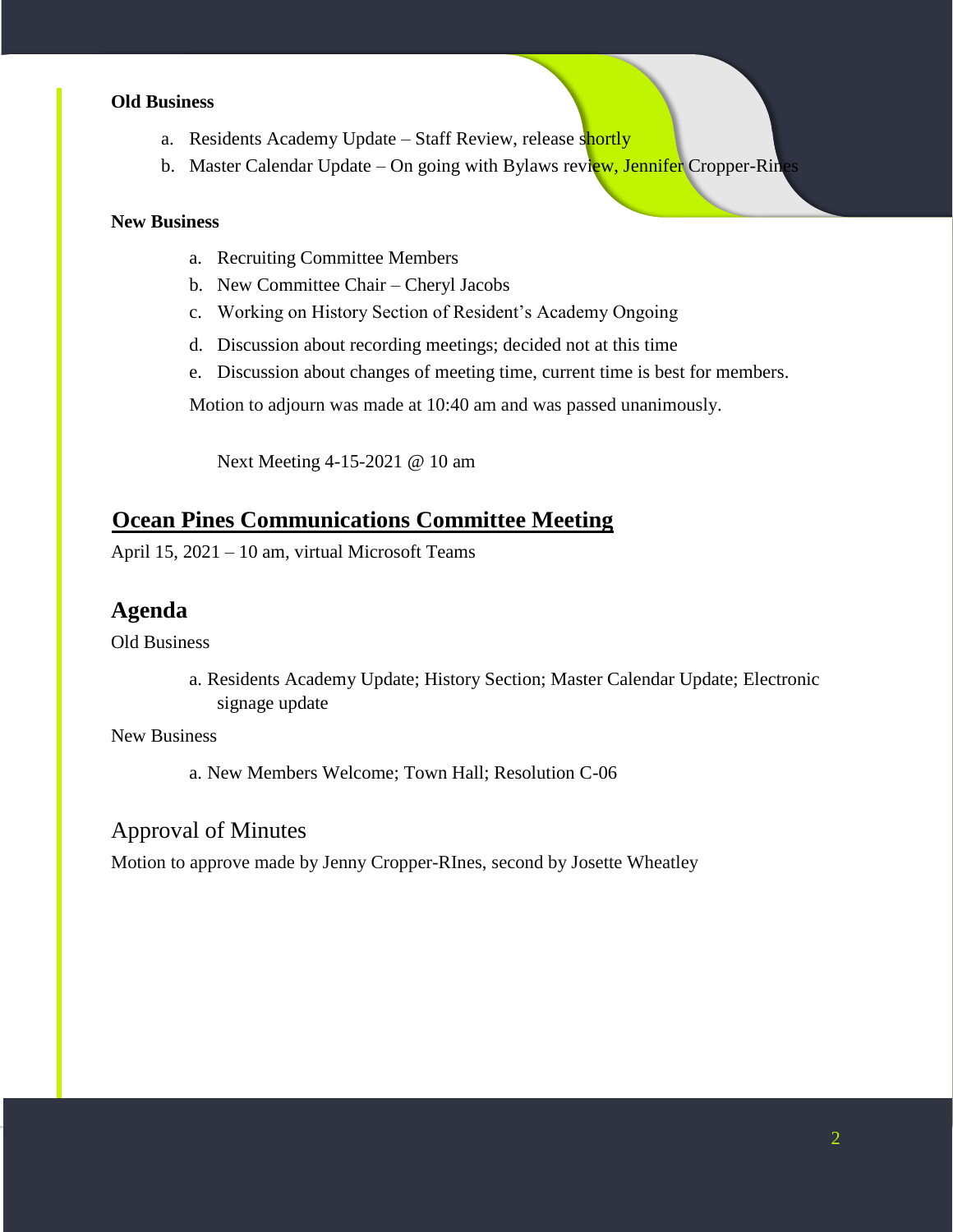## Residents Academy

Julie Malinowski has announced the Virtual Academy is Live and available for all to learn about our community. The information has been broken down into specific categories and is easily attainable. There was input done from many, including residents and Department heads in making these videos. On the site, they also added a feature to add information by the community.

This was very much a successful adventure. Great job done by all and thank you to all involved for their efforts.

#### History Section

Marlene Ott has graciously accepted to spear the section. Jenny has requested to be the moderator for the creation of these videos, sharing the history of Ocean Pines. Jenny will also assist to re-create the original history panel town hall. Josh Davis is excited to also assist with the Video creation.

Miss Colette will have a discussion with the General Manager/Board to receive their blessings to move this to the next level. We will follow up at the next meeting.

#### Master Calendar Update

Jennifer Cropper-Rines has a skeleton of this process together. She will follow up at next meeting with progress.

#### Electronic Signage

- Jennifer Keener has given us the go and the verbiage has been added in the Worcester County Law for allowing Ocean Pines to have up to 8 Electronic Signs.
- The ball is now in Ocean Pines hands per Miss Colette and it will be discussed presented to the board for further discussions. This is first step to this process.

#### New Members

Marlene Ott Elaine Brady